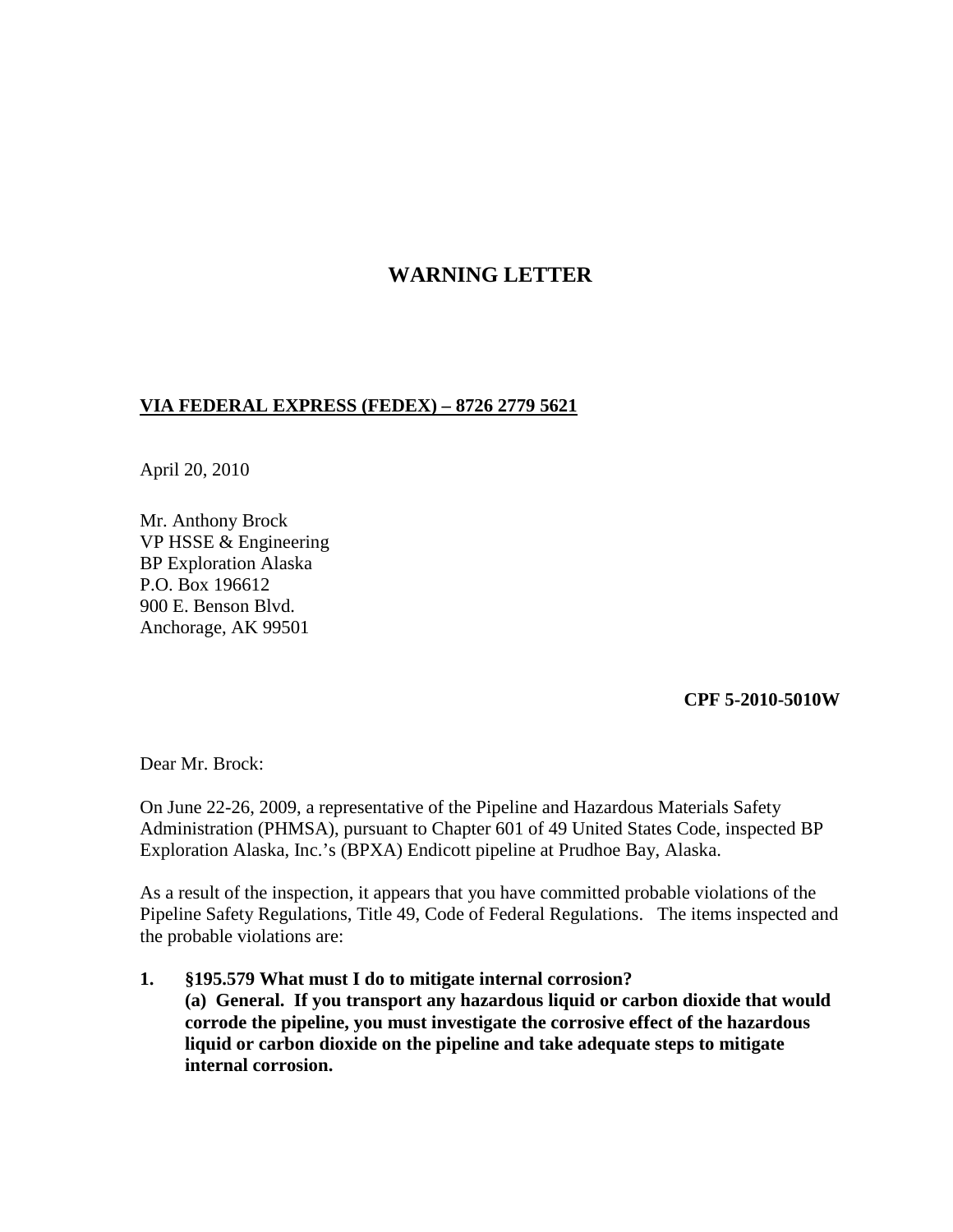BPXA failed to provide any records, other than ILI data, to show that it investigates the corrosive effects of the hazardous liquid transported in the Endicott pipeline. BPXA is required by §195.579(a) to investigate the corrosive effects of the hazardous liquid in the Endicott pipeline and take steps to mitigate internal corrosion. BPXA failed to provide records indicating they are mitigating corrosion. The 2005 and 2008 MFL pig runs of the Endicott Pipeline identified internal corrosion is occurring, the maximum wall loss reported to be about 20%.

**2. §195.583 What must I do to monitor atmospheric corrosion control? (a) You must inspect each pipeline or portion of pipeline that is exposed to the atmosphere for evidence of atmospheric corrosion, as follows:**

| If the pipeline is<br>located: | Then the frequency of in-<br>spection is:                                                      |
|--------------------------------|------------------------------------------------------------------------------------------------|
| <b>Onshore</b>                 | At least once every 3 cal-<br>endar years, but with inter-<br>vals not exceeding 39<br>months. |
| Offshore                       | At least once each calendar<br>year, but with intervals not<br>exceeding 15 months.            |

**(b) During inspections you must give particular attention to pipe at soil-to-air interfaces, under thermal insulation, under disbonded coatings, at pipe supports, in splash zones, at deck penetrations, and in spans over water.**

BPXA failed to provide records, other than ILI data, to show that they conduct atmospheric corrosion monitoring in accordance with §195.583 (a). During field inspection, PHMSA personnel discovered the following indications of atmospheric corrosion on the Endicott pipeline.

1) The 2005 and 2008 MFL pig runs identified external corrosion under insulation. The maximum wall loss reported was 39%.

2) Cased Road Crossing # 14—Removable fabric insulation jacket appeared to be full of water.

3) Cased Road Crossing # 09—Water stain on insulation jacket indicated that water may have saturated insulation.

4) Cased Road Crossing # 03—The casing seal designed to prevent water from entering the casing was torn open.

5) Vault and Cased Road Crossing #2—At the Badami ice road there is water in the vault to the bottom of the bare pipe, and the insulation jacket stain indicates that water may have saturated the insulation.